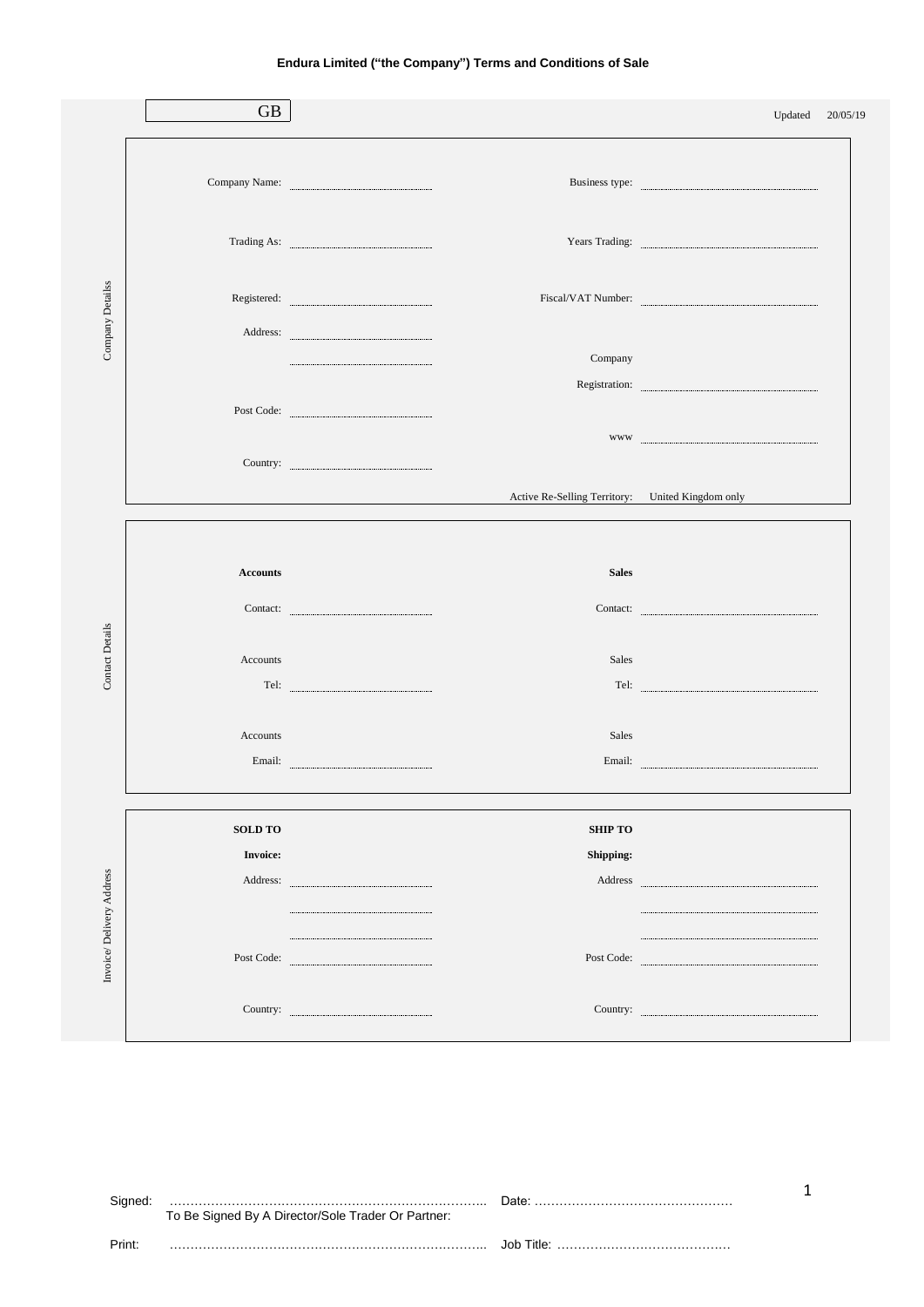|                      | These details to be used for credit checking for the above business |
|----------------------|---------------------------------------------------------------------|
| Credit Checking Info | Directors Name: <b>Example 2018</b>                                 |
|                      |                                                                     |
|                      |                                                                     |
|                      |                                                                     |
|                      |                                                                     |
|                      |                                                                     |

|        | To Be Signed By A Director/Sole Trader Or Partner: |  |
|--------|----------------------------------------------------|--|
| Print: |                                                    |  |

2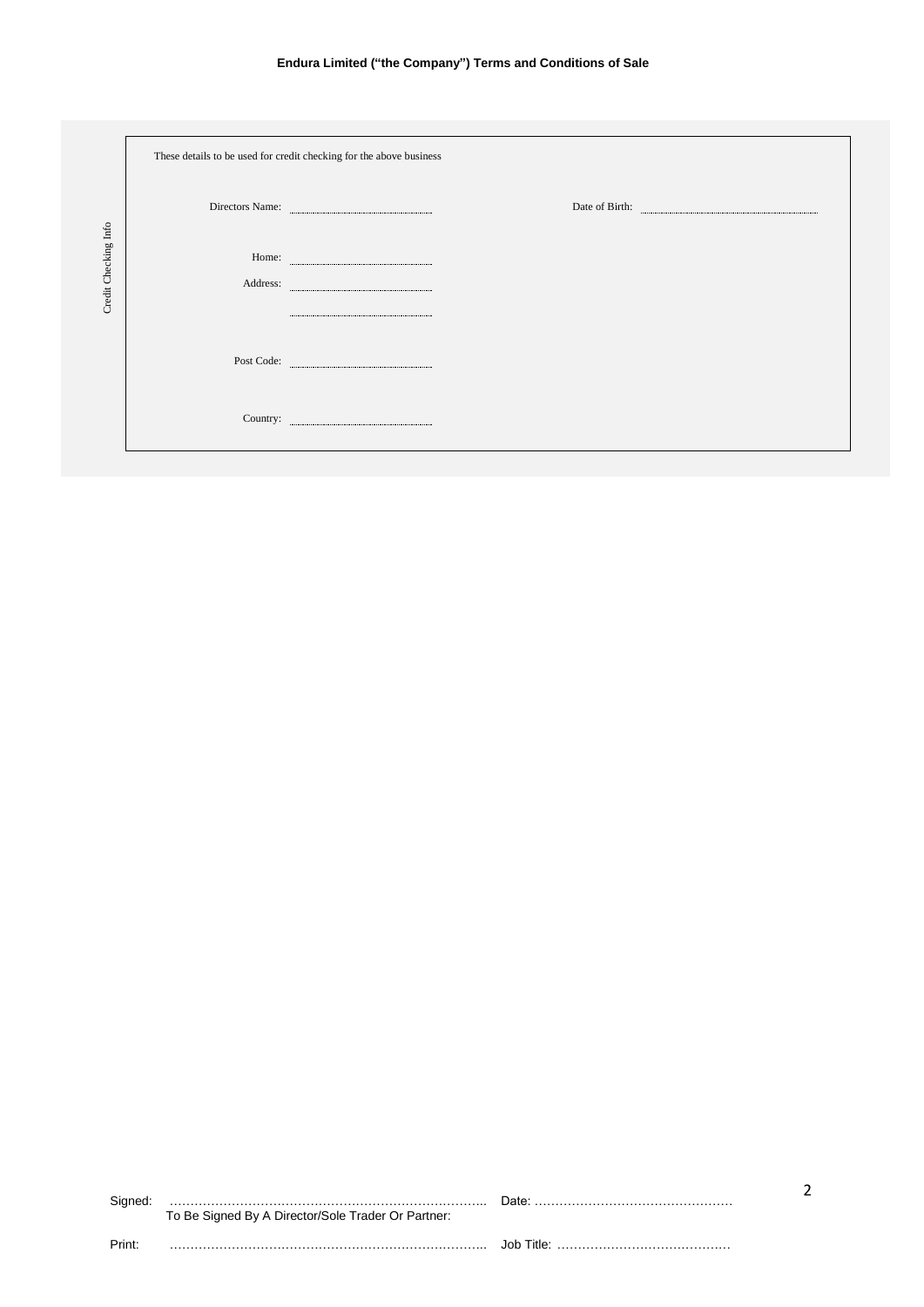All business is carried on subject to the following terms and conditions ("Terms"), except as varied by specific written agreement of the Company.

By placing any order with the Company, the customer shall be deemed to have agreed to and accepted these Terms.

In these Terms "Contract" means the contract for the supply of Goods formed by the Company's acceptance of the customer's order.

- 1. The allocated country(ies) for active re-selling is the country specified in the form above.
- 2. No order will be binding upon the Company unless and until accepted by the Company in writing or by delivery of any goods the subject of the order ("Goods").
- 3. Orders are accepted only on the basis that these Terms (or varied as aforesaid) apply to the order. Accordingly any terms endorsed on or contained or referred to in any customer's order or confirmation or otherwise communicated to the Company which are inconsistent with these Terms and are not specifically agreed to in writing by the Company, shall be deemed to be superseded and nullified by these Terms.
- 4. The Company reserves the right to amend any accidental error or omission on quotations, price lists, order forms, order acknowledgements, invoices or credit notes or other related documentation and compensate the amount of defective goods, shortages and any other costs which were incurred during delivery by issuing and sending credit notes to the customer. The customer can use the credit notes for any payments to the Company by reducing the principal amount of the payment against the amount of credit notes.
- 5. Although all delivery dates stated by the Company are given in good faith and all reasonable efforts will be made to adhere to them, the Company accepts no liability for any failure to comply with such dates by reason of any cause beyond the Company's reasonable control. Time of delivery shall not be of the essence.
- 6. The Company shall be entitled to make partial deliveries and failure to deliver part only of any order shall not entitle the customer to reject the Goods.
- 7. If the customer fails to take delivery of the Goods on the date of delivery, the Company shall, without prejudice to its other rights, be entitled to store the Goods at the customer's risk and the customer shall pay all storage and additional carriage costs incurred.
- 8. Whilst every effort will be made to supply Goods in accordance with samples and/or agreed specifications the Company reserves the right to modify specifications, designs and materials where such modifications do not materially affect the quality or fitness for purpose of the Goods or to comply with any applicable standards or legal requirements.
- 9. Unless otherwise notified to the customer, Goods will be invoiced at the price stipulated in the Company's published price list current at the date of the acceptance of the order. In the case of an order for delivery by instalments, each instalment shall be invoiced at the price stipulated in the Company's published price list at the date of despatch of such instalment. Such prices are exclusive of VAT.
- 10. Prices include delivery to the customer's single address, except that an additional charge for carriage of £5 will be charged on all orders of invoice value less than £200 (excluding VAT).
- 11. Unless otherwise agreed, the Company shall invoice the customer on or after despatch of the Goods. The Company shall be entitled to invoice each instalment as and when each instalment is despatched. Unless otherwise agreed, payment of all sums shall be made in the currency stated on the invoice issued by the Company and is due 30 days from the date of the relevant invoice. The Company may sue for any monies outstanding beyond this date even if property in any relevant Goods has not passed to the customer.
- 12. If any payment is not made in full by the due date then, without affecting any other right which it may have, the Company may deduct any outstanding amounts from any monies owed to the customer on any account whatsoever.
- 13. Interest may be charged on any overdue and unpaid payments which shall accrue from the payment due date until the date of payment at a rate of 3% above National Westminster Bank plc's base lending rate from time to time in force. No payment shall be deemed to have been made until the Company's account is credited with the relevant cleared funds.
- 14. The customer may not withhold or make any deduction from or set off against any payment due to the Company for any reason.
- 15. The Company will (at the Company's option) either replace or refund the price of any Goods which are shown to the Company's reasonable satisfaction to be defective in materials or workmanship at the time of delivery or to be a shortfall in quantity delivered provided that: (a)the customer inspects the Goods on delivery and notifies the Company within 3 business days of delivery of any alleged defects, shortage in quantity or damage. If the customer fails to comply with these provisions, the Goods shall be deemed conclusively to be in accordance with the Contract and free from any defect or damage which would be apparent on a reasonable examination of them; (b) when signing for deliveries the customer must state clearly on the delivery note any damage or shortages; (c) loss or non-delivery must be notified in writing to the Company and to the carrier within 14 days of the despatch date on the advice note or invoice; (d) where a defect would not have been apparent on a reasonable examination under clause 15(a), the customer notifies the Company as soon as reasonably possible when the defect becomes apparent or within 180 days of delivery whichever is earlier; and (e) the customer provides all information and assistance required by the Company to investigate any suspected defect and, if required, permits the Company to inspect the Goods concerned at any premises where the same are located.
- 16. Clause 15 defines the Company's full liability in respect of the Goods. All other conditions, warranties or other undertakings concerned with the Goods whether express or implied by statute, common law, custom, usage or otherwise, are excluded except that nothing in these Terms shall exclude any liability of the Company for death or injury resulting from negligence or for breach of implied terms as to title under Section 12 of the Sale of Goods Act 1979.
- 17. Without prejudice to the provisions of clauses 15 and 16, the Company shall not be liable for any costs, claims, damages, losses or expenses arising out of any tortious act or omission or any breach of contract or statutory duty calculated by reference to profits, income, production or accruals or loss of such profits, income, production or accruals.
- 18. Save where the law prohibits such limitation of liability and without prejudice to clauses 15, 16, and 17, the liability of the Company shall not in any circumstances exceed the invoice value of the Goods.
- 19. No order may be cancelled and no Goods may be returned without the Company's prior written agreement. Any returns which the Company agrees to accept must be forwarded carriage prepaid to the Company and the customer shall also comply with any other provisions of the Company's returns policy from time to time in place. On returns that require repackaging or re-boxing, an appropriate charge will be made. Company may, at its sole discretion, apply a stock rotation policy as notified to the customer in writing from time to time.
- 20. The passing of title and risk in the Goods supplied by the Company shall be as follows:
- 20.1 Goods shall be at the customer's risk as soon as they are delivered to the customer's premises or other agreed destination and without limitation to the foregoing the customer shall be solely responsible for their custody and maintenance.
- 20.2 The legal and beneficial title to the Goods shall remain the Company's property until the Company has received unconditional payment in full (in cash or cleared funds) for: (a) the Goods; and (b) all amounts due to be paid by the customer under this Agreement and under any other agreement between the Company and the customer and on any other account whatsoever.
- 20.3 Until the legal and beneficial title to the Goods passes to the customer in accordance with these Terms, the customer shall: (a) not be entitled to re-sell the Goods except with the Company's prior written consent; (b) hold the Goods on a fiduciary basis as bailee for the Company; (c) keep the Goods labelled as belonging to the Company and separate and identifiable from all other goods in its possession; (d) not remove, deface or obscure and identifying mark or packaging on or in relation to the Goods;(e) give the Company

3

| Signed: | To Be Signed By A Director/Sole Trader Or Partner: |            |
|---------|----------------------------------------------------|------------|
| Print:  |                                                    | Job Title: |